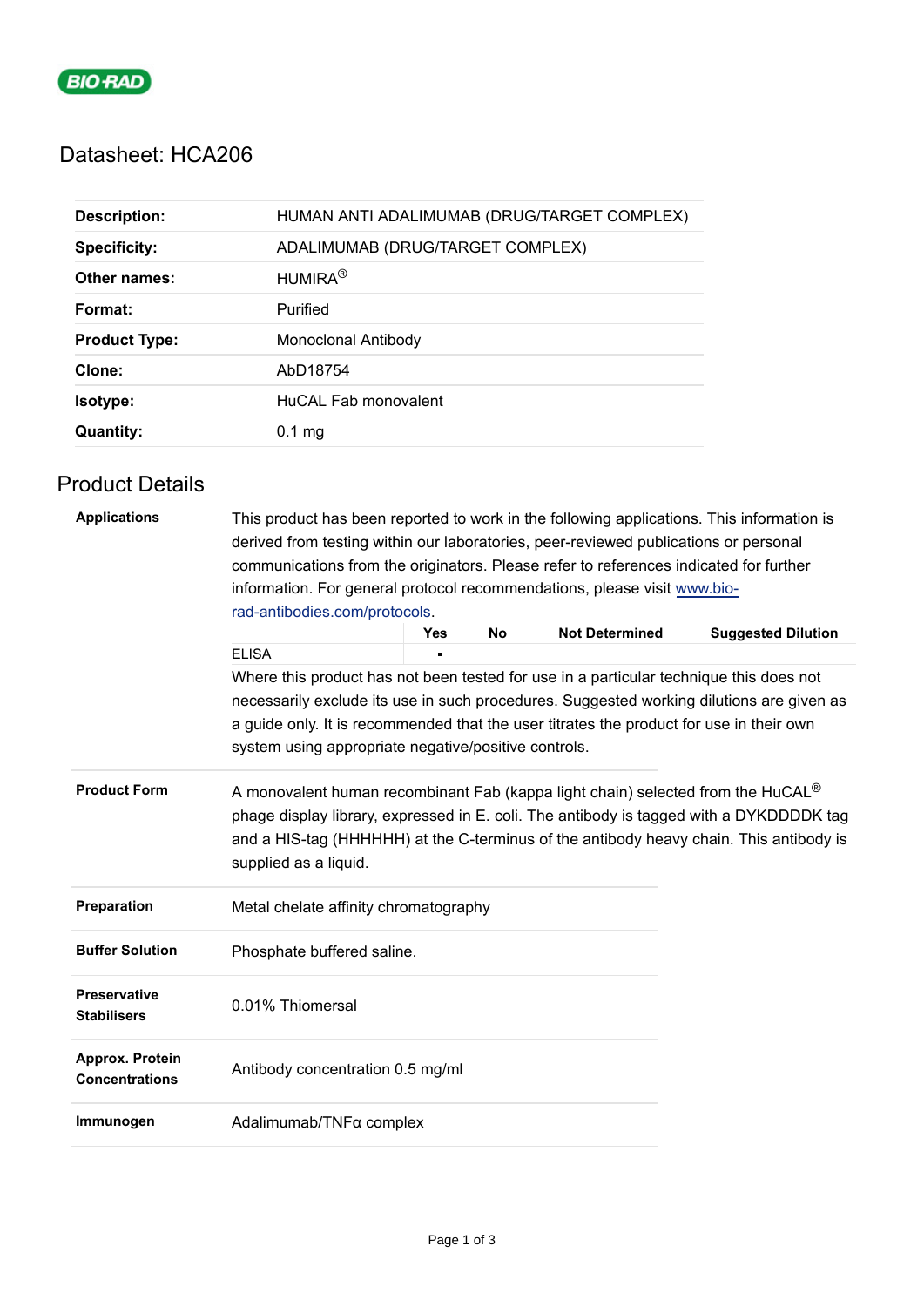| <b>Specificity</b>                      | Human anti Adalimumab, clone AbD18754, is an antibody that specifically recognizes<br>the adalimumab monoclonal antibody while complexed with TNFa. As clone AbD18754 is<br>a complex-specific antibody that recognizes adalimumab bound to its target, TNFa, it does<br>not recognize either free adalimumab or unbound TNFa.                                                                                                   |
|-----------------------------------------|----------------------------------------------------------------------------------------------------------------------------------------------------------------------------------------------------------------------------------------------------------------------------------------------------------------------------------------------------------------------------------------------------------------------------------|
|                                         | Clone AbD18754 can be used in assays to measure adalimumab that has been captured<br>via immobilized $TNFa$ . It can also be used to measure adalimumab, $TNFa$ and biosimilar<br>products using bioanalytical assays.                                                                                                                                                                                                           |
|                                         | Adalimumab (branded as Humira®) is a fully human monoclonal antibody (IgG1/kappa)<br>approved for the treatment of ankylosing spondylitis, Crohn's disease, psoriasis and<br>several forms of arthritis. The antibody is specific for $TNF\alpha$ , and acts by blocking the<br>activation of TNF receptors by $TNF\alpha$ . This inactivation down-regulates the inflammatory<br>reactions associated with autoimmune diseases. |
|                                         | View a summary of all anti-adalimumab antibodies                                                                                                                                                                                                                                                                                                                                                                                 |
| <b>Affinity</b>                         | The monovalent intrinsic affinity of this antibody was measured as $KD=67$ nM by real time,<br>label-free molecular interaction analysis on immobilized adalimumab/TNFa complex.                                                                                                                                                                                                                                                 |
| <b>ELISA</b>                            | This product may be used in an indirect ELISA on Adalimumab/TNFa complexes or as<br>detection antibody, when conjugated to HRP, for Adalimumab bound to TNFa.<br>Protocol: PK antigen capture ELISA to measure bound drug exclusively                                                                                                                                                                                            |
| <b>References</b>                       | 1. Harth, S. et al. (2019) Generation by phage display and characterization of drug-target<br>complex-specific antibodies for pharmacokinetic analysis of biotherapeutics. MAbs. 11 (1):<br>178-190.                                                                                                                                                                                                                             |
| <b>Storage</b>                          | This product is shipped at ambient temperature. It is recommended to aliquot and store at<br>-20 $^{\circ}$ C on receipt. When thawed, aliquot the sample as needed. Keep aliquots at 2-8 $^{\circ}$ C for<br>short term use (up to 4 weeks) and store the remaining aliquots at -20°C.                                                                                                                                          |
|                                         | Avoid repeated freezing and thawing as this may denature the antibody. Storage in<br>frost-free freezers is not recommended.                                                                                                                                                                                                                                                                                                     |
| <b>Guarantee</b>                        | 12 months from date of despatch                                                                                                                                                                                                                                                                                                                                                                                                  |
| Acknowledgements                        | This product and/or its use is covered by claims of U.S. patents, and/or pending U.S. and<br>non-U.S. patent applications owned by or under license to Bio-Rad Laboratories, Inc. See<br>bio-rad.com/en-us/trademarks for details.<br>Humira® is a registered trademark of Abbott Laboratories.<br>His-tag is a registered trademark of EMD Biosciences.                                                                         |
| <b>Health And Safety</b><br>Information | Material Safety Datasheet documentation #10094 available at:<br>10094: https://www.bio-rad-antibodies.com/uploads/MSDS/10094.pdf                                                                                                                                                                                                                                                                                                 |
| <b>Licensed Use</b>                     | For in vitro research purposes and for commercial applications for the provision of in vitro<br>testing services to support preclinical and clinical drug development. Any re-sale in any                                                                                                                                                                                                                                        |